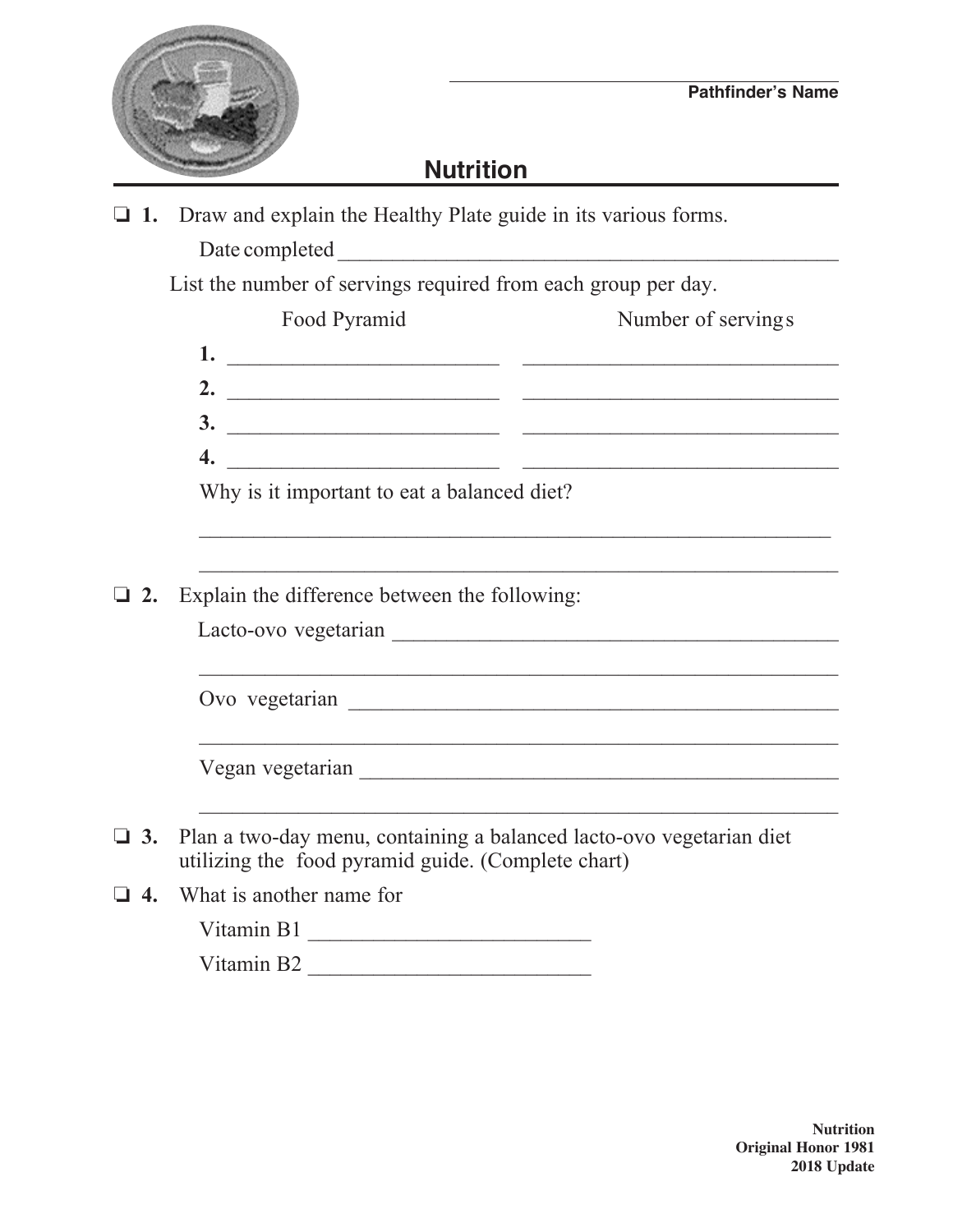$\Box$  **5.** List at least three significant food sources of the following nutrients:

|     | Vitamin C                                                                           | Source 1                                | Source 2                                                                                                                                                                                                                             | Source 3                                                                                                                                                                                                                             |
|-----|-------------------------------------------------------------------------------------|-----------------------------------------|--------------------------------------------------------------------------------------------------------------------------------------------------------------------------------------------------------------------------------------|--------------------------------------------------------------------------------------------------------------------------------------------------------------------------------------------------------------------------------------|
|     | Vitamin A                                                                           |                                         |                                                                                                                                                                                                                                      |                                                                                                                                                                                                                                      |
|     | Vitamin B1                                                                          |                                         | <u> 1965 - Johann Barbara, martxa</u>                                                                                                                                                                                                | <u>and the company of the company of the company of the company of the company of the company of the company of the company of the company of the company of the company of the company of the company of the company of the com</u> |
|     | Vitamin B2                                                                          | <u> 1989 - Johann Barbara, martin a</u> | <u> 1989 - Johann John Harry Harry Harry Harry Harry Harry Harry Harry Harry Harry Harry Harry Harry Harry Harry Harry Harry Harry Harry Harry Harry Harry Harry Harry Harry Harry Harry Harry Harry Harry Harry Harry Harry Har</u> |                                                                                                                                                                                                                                      |
|     | Iron                                                                                |                                         |                                                                                                                                                                                                                                      |                                                                                                                                                                                                                                      |
|     | Calcium                                                                             | <u> 1989 - Johann Barbara, martxa</u>   | <u> 1986 - Johann Stein, fransk politik (</u>                                                                                                                                                                                        |                                                                                                                                                                                                                                      |
|     | <b>6.</b> Why is it important to drink plenty of water every day?                   |                                         |                                                                                                                                                                                                                                      |                                                                                                                                                                                                                                      |
|     |                                                                                     |                                         |                                                                                                                                                                                                                                      |                                                                                                                                                                                                                                      |
|     | How much water should you drink every day?                                          |                                         |                                                                                                                                                                                                                                      |                                                                                                                                                                                                                                      |
|     | 7. Name three common diseases that can be controlled by diet.                       |                                         |                                                                                                                                                                                                                                      |                                                                                                                                                                                                                                      |
|     |                                                                                     |                                         |                                                                                                                                                                                                                                      |                                                                                                                                                                                                                                      |
|     | 2. $\qquad \qquad$                                                                  |                                         |                                                                                                                                                                                                                                      |                                                                                                                                                                                                                                      |
|     | 8. What is the difference between whole wheat flour and white flour.                |                                         |                                                                                                                                                                                                                                      |                                                                                                                                                                                                                                      |
|     |                                                                                     |                                         |                                                                                                                                                                                                                                      |                                                                                                                                                                                                                                      |
|     | White flour                                                                         |                                         | <u> 1989 - Johann Stoff, amerikansk politiker (d. 1989)</u><br><u> 2000 - Jan James James James James James James James James James James James James James James James James Ja</u>                                                 |                                                                                                                                                                                                                                      |
|     | Which one has the higher nutritive value?                                           |                                         |                                                                                                                                                                                                                                      |                                                                                                                                                                                                                                      |
|     | 9. What does Dietary Reference Intake mean?                                         |                                         |                                                                                                                                                                                                                                      |                                                                                                                                                                                                                                      |
| 10. | Why is it important not to take excessive amounts of some vitamins and<br>minerals? |                                         |                                                                                                                                                                                                                                      |                                                                                                                                                                                                                                      |
|     |                                                                                     |                                         |                                                                                                                                                                                                                                      |                                                                                                                                                                                                                                      |
|     |                                                                                     |                                         |                                                                                                                                                                                                                                      |                                                                                                                                                                                                                                      |

**Nutrition Original Honor 1981**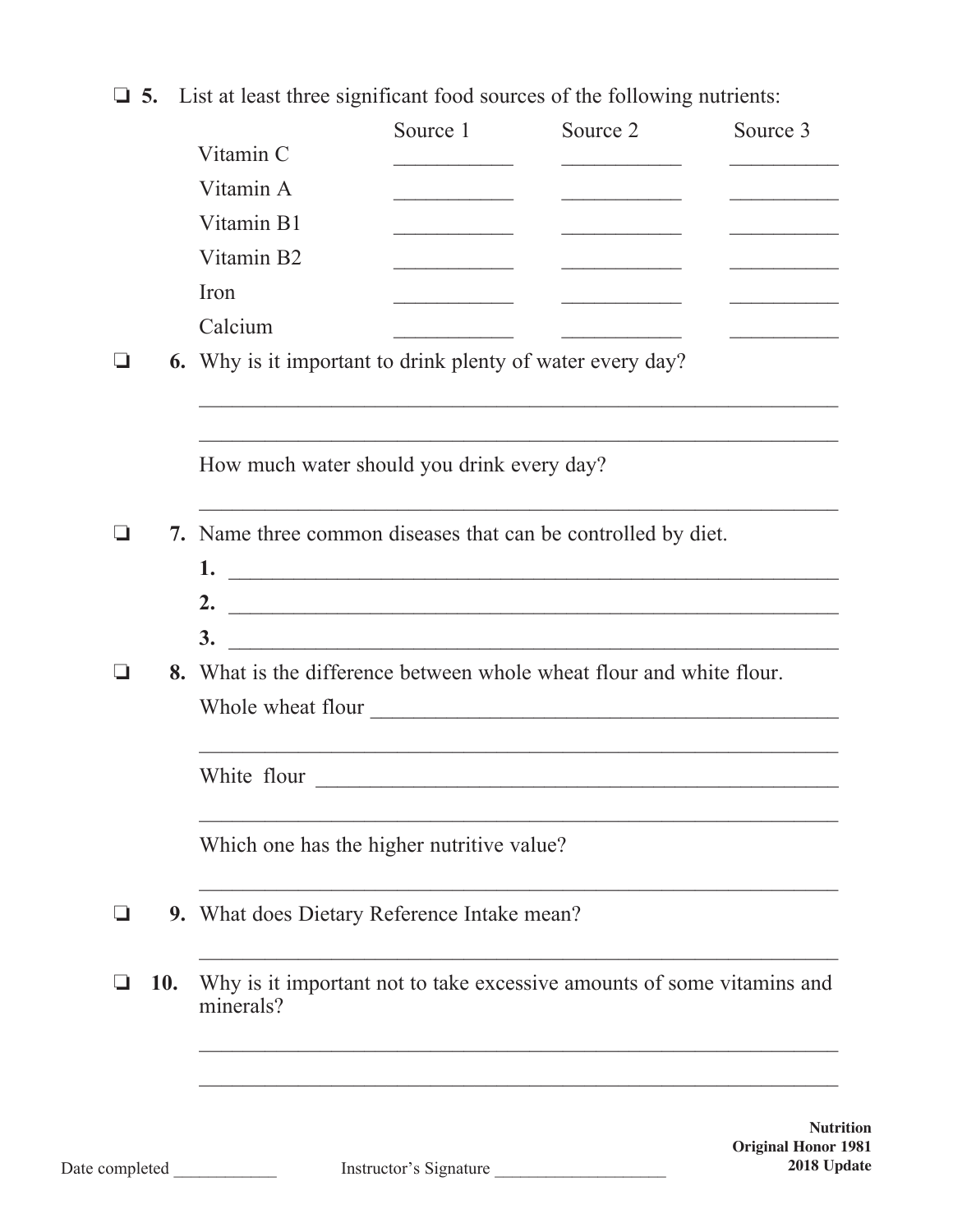Plan a two day menu containing a balanced lacto-ovo vegetarian diet from the food pyramid

|         | <b>BREAKFAST</b> | <b>LUNCH</b> | <b>DINNER</b> |
|---------|------------------|--------------|---------------|
| Day $1$ |                  |              |               |
| Day 2   |                  |              |               |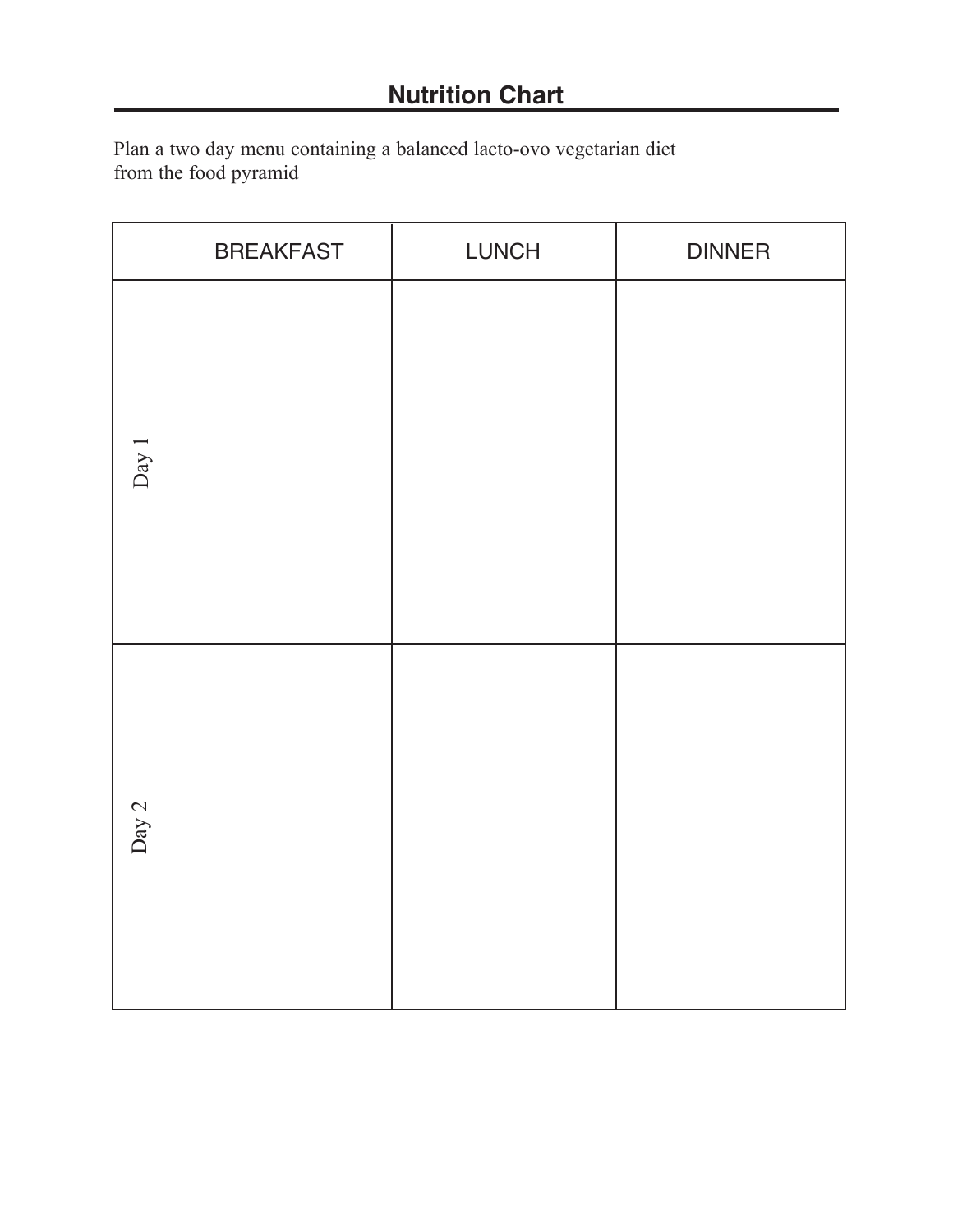## **Nutrition, Advanced**

|  |  | $\Box$ 1. Have the Nutrition Honor. |
|--|--|-------------------------------------|

**2.** Read a book about Nutrition.

Date completed  $\Box$ 

- $\Box$  **3.** Do the following:
	- **a.** Keep a food diary on yourself for one week using a computer program and/or nutrition app.
	- **a.** Calculate (many computer programs or apps will do this automatically) the total nutrients for each day of the following: calories, protein, carbohydrates, total fat, saturated fat, iron, calcium, vitamin A, thiamine, riboflavin, niacin and vitamin C or ascorbic acid

Date completed \_\_\_\_\_\_\_\_\_\_\_\_\_\_\_\_\_\_\_\_\_\_\_\_\_\_\_\_\_\_\_\_\_\_\_\_\_\_\_\_\_\_\_\_\_\_

- **4.** How does this compare with the Dietary Reference Intake chart?
- o **5.** Explain why a high fiber diet is important and tell how this can be obtained.

 $\mathcal{L}_\text{max} = \frac{1}{2} \sum_{i=1}^{n} \frac{1}{2} \sum_{i=1}^{n} \frac{1}{2} \sum_{i=1}^{n} \frac{1}{2} \sum_{i=1}^{n} \frac{1}{2} \sum_{i=1}^{n} \frac{1}{2} \sum_{i=1}^{n} \frac{1}{2} \sum_{i=1}^{n} \frac{1}{2} \sum_{i=1}^{n} \frac{1}{2} \sum_{i=1}^{n} \frac{1}{2} \sum_{i=1}^{n} \frac{1}{2} \sum_{i=1}^{n} \frac{1}{2} \sum_{i=1}^{n} \frac{1$ 

 $\mathcal{L}_\text{max} = \frac{1}{2} \sum_{i=1}^{n} \frac{1}{2} \sum_{i=1}^{n} \frac{1}{2} \sum_{i=1}^{n} \frac{1}{2} \sum_{i=1}^{n} \frac{1}{2} \sum_{i=1}^{n} \frac{1}{2} \sum_{i=1}^{n} \frac{1}{2} \sum_{i=1}^{n} \frac{1}{2} \sum_{i=1}^{n} \frac{1}{2} \sum_{i=1}^{n} \frac{1}{2} \sum_{i=1}^{n} \frac{1}{2} \sum_{i=1}^{n} \frac{1}{2} \sum_{i=1}^{n} \frac{1$ 

 $\mathcal{L}_\text{max} = \frac{1}{2} \sum_{i=1}^n \mathcal{L}_\text{max}(\mathbf{r}_i - \mathbf{r}_i)$ 

 $\mathcal{L}_\text{max} = \frac{1}{2} \sum_{i=1}^{n} \frac{1}{2} \sum_{i=1}^{n} \frac{1}{2} \sum_{i=1}^{n} \frac{1}{2} \sum_{i=1}^{n} \frac{1}{2} \sum_{i=1}^{n} \frac{1}{2} \sum_{i=1}^{n} \frac{1}{2} \sum_{i=1}^{n} \frac{1}{2} \sum_{i=1}^{n} \frac{1}{2} \sum_{i=1}^{n} \frac{1}{2} \sum_{i=1}^{n} \frac{1}{2} \sum_{i=1}^{n} \frac{1}{2} \sum_{i=1}^{n} \frac{1$ 

 $\mathcal{L}_\text{max} = \frac{1}{2} \sum_{i=1}^{n} \frac{1}{2} \sum_{i=1}^{n} \frac{1}{2} \sum_{i=1}^{n} \frac{1}{2} \sum_{i=1}^{n} \frac{1}{2} \sum_{i=1}^{n} \frac{1}{2} \sum_{i=1}^{n} \frac{1}{2} \sum_{i=1}^{n} \frac{1}{2} \sum_{i=1}^{n} \frac{1}{2} \sum_{i=1}^{n} \frac{1}{2} \sum_{i=1}^{n} \frac{1}{2} \sum_{i=1}^{n} \frac{1}{2} \sum_{i=1}^{n} \frac{1$ 

 $\overline{\phantom{a}}$  ,  $\overline{\phantom{a}}$  ,  $\overline{\phantom{a}}$  ,  $\overline{\phantom{a}}$  ,  $\overline{\phantom{a}}$  ,  $\overline{\phantom{a}}$  ,  $\overline{\phantom{a}}$  ,  $\overline{\phantom{a}}$  ,  $\overline{\phantom{a}}$  ,  $\overline{\phantom{a}}$  ,  $\overline{\phantom{a}}$  ,  $\overline{\phantom{a}}$  ,  $\overline{\phantom{a}}$  ,  $\overline{\phantom{a}}$  ,  $\overline{\phantom{a}}$  ,  $\overline{\phantom{a}}$ 

 $\mathcal{L}_\text{max} = \frac{1}{2} \sum_{i=1}^n \mathcal{L}_\text{max}(\mathbf{r}_i - \mathbf{r}_i)$ 

 $\Box$  6. Name three diseases due to malnutrition, and describe the symptoms of each.

| Diseases | Symptoms |
|----------|----------|
|          |          |
|          |          |
|          |          |

□ 7. What are the symptoms of vitamin B12 deficiency?

**Nutrition, Advanced Original Honor 1981 2018 Update**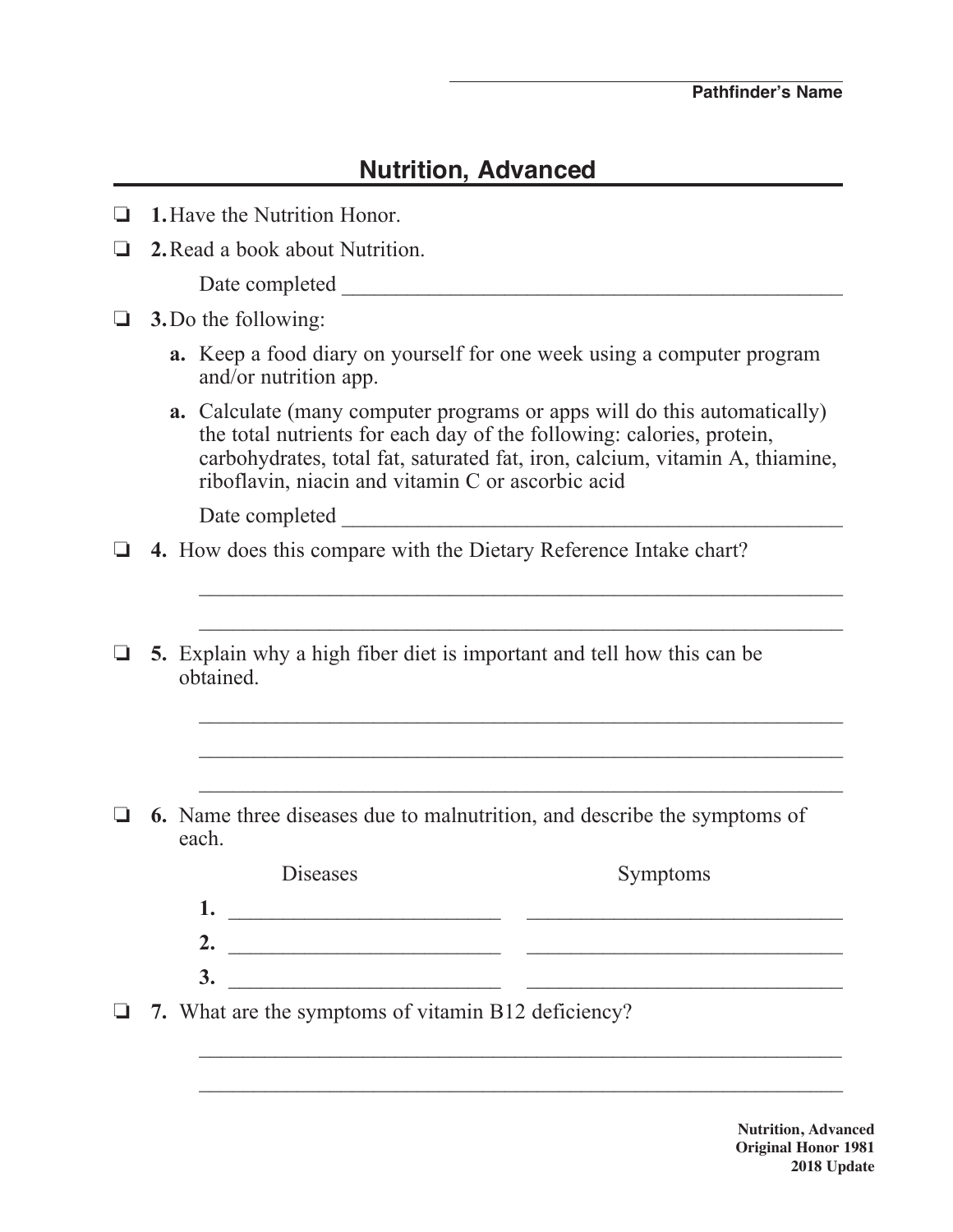| ப      |                                                                          | 8. What advice would you give a person who decided to be a total vegetarian? |
|--------|--------------------------------------------------------------------------|------------------------------------------------------------------------------|
|        |                                                                          |                                                                              |
|        | <b>9.</b> What is the difference between saturated and unsaturated fats? |                                                                              |
|        |                                                                          | <u> 1989 - Johann Stoff, amerikansk politiker (d. 1989)</u>                  |
|        |                                                                          | Which is the most healthful, and why?                                        |
|        |                                                                          |                                                                              |
| $\Box$ |                                                                          | 10. Why is it advisable to use less sugar in the diet?                       |
|        |                                                                          | Suggest ways in which this may be accomplished.                              |
|        |                                                                          | 11. What are amino acids?                                                    |
|        |                                                                          | How many are needed to make all the proteins in the body?                    |
|        |                                                                          | What is meant by essential amino acids?                                      |
|        |                                                                          |                                                                              |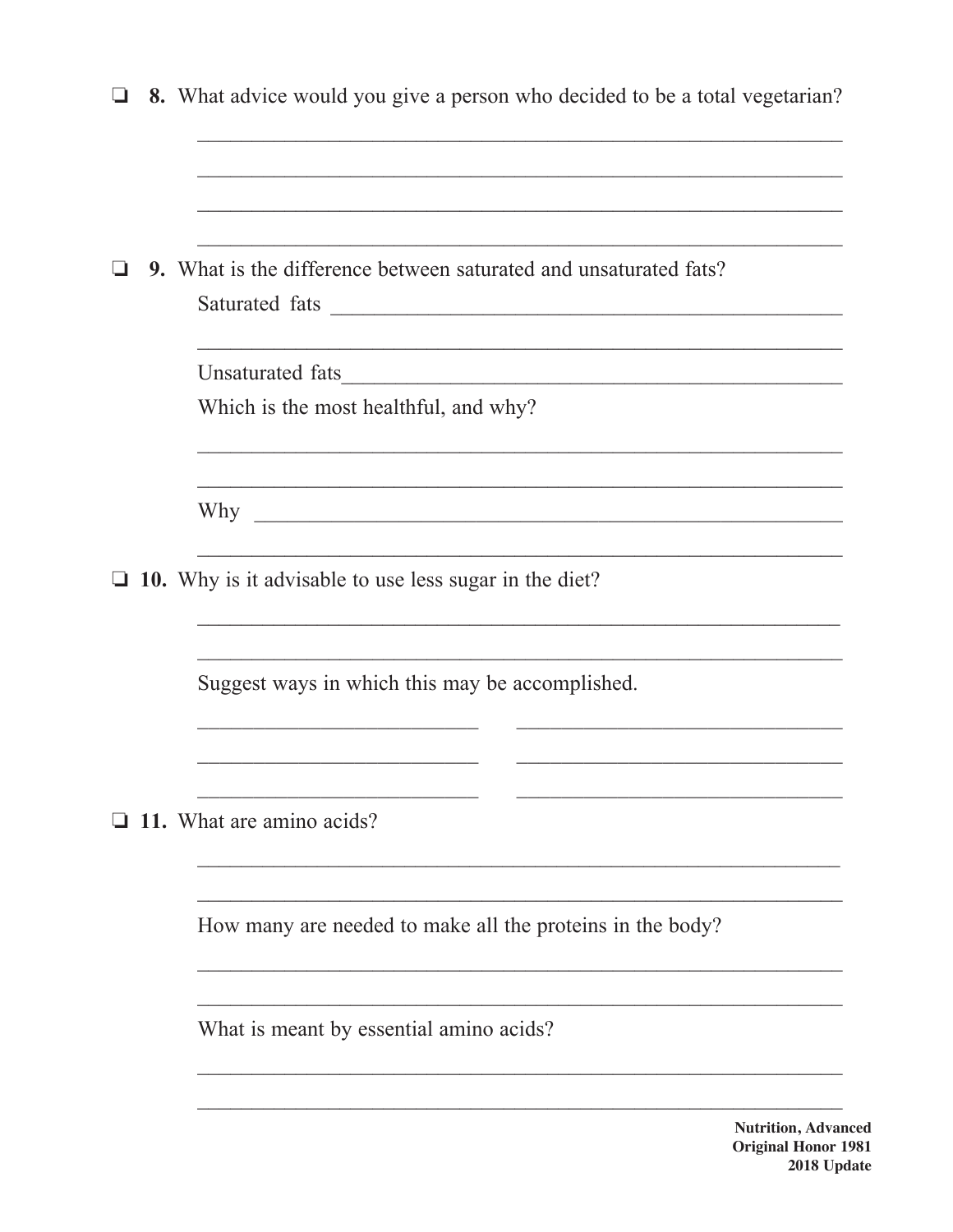|                | How many of them are essential?               |                                                                                                                                                                |                                                          |
|----------------|-----------------------------------------------|----------------------------------------------------------------------------------------------------------------------------------------------------------------|----------------------------------------------------------|
|                |                                               | Where can you get all the essential amino acids?                                                                                                               |                                                          |
|                |                                               | 12. Know the difference between water and fat soluble vitamins.                                                                                                |                                                          |
|                |                                               |                                                                                                                                                                |                                                          |
|                |                                               |                                                                                                                                                                |                                                          |
|                |                                               | What are two common vitamins that are fat soluble?                                                                                                             |                                                          |
|                |                                               |                                                                                                                                                                |                                                          |
|                | What are two vitamins that are water soluble? |                                                                                                                                                                |                                                          |
|                |                                               |                                                                                                                                                                |                                                          |
|                |                                               |                                                                                                                                                                |                                                          |
|                |                                               |                                                                                                                                                                |                                                          |
|                |                                               | $\Box$ 14. Explain why you need to balance exercise with your food intake. Why is it<br>important not to take excessive amounts of some vitamins and minerals. |                                                          |
|                |                                               |                                                                                                                                                                |                                                          |
|                |                                               |                                                                                                                                                                |                                                          |
|                |                                               |                                                                                                                                                                |                                                          |
|                |                                               |                                                                                                                                                                | <b>Nutrition, Advanced</b><br><b>Original Honor 1981</b> |
| Date completed |                                               | Instructor's Signature                                                                                                                                         | 2018 Update                                              |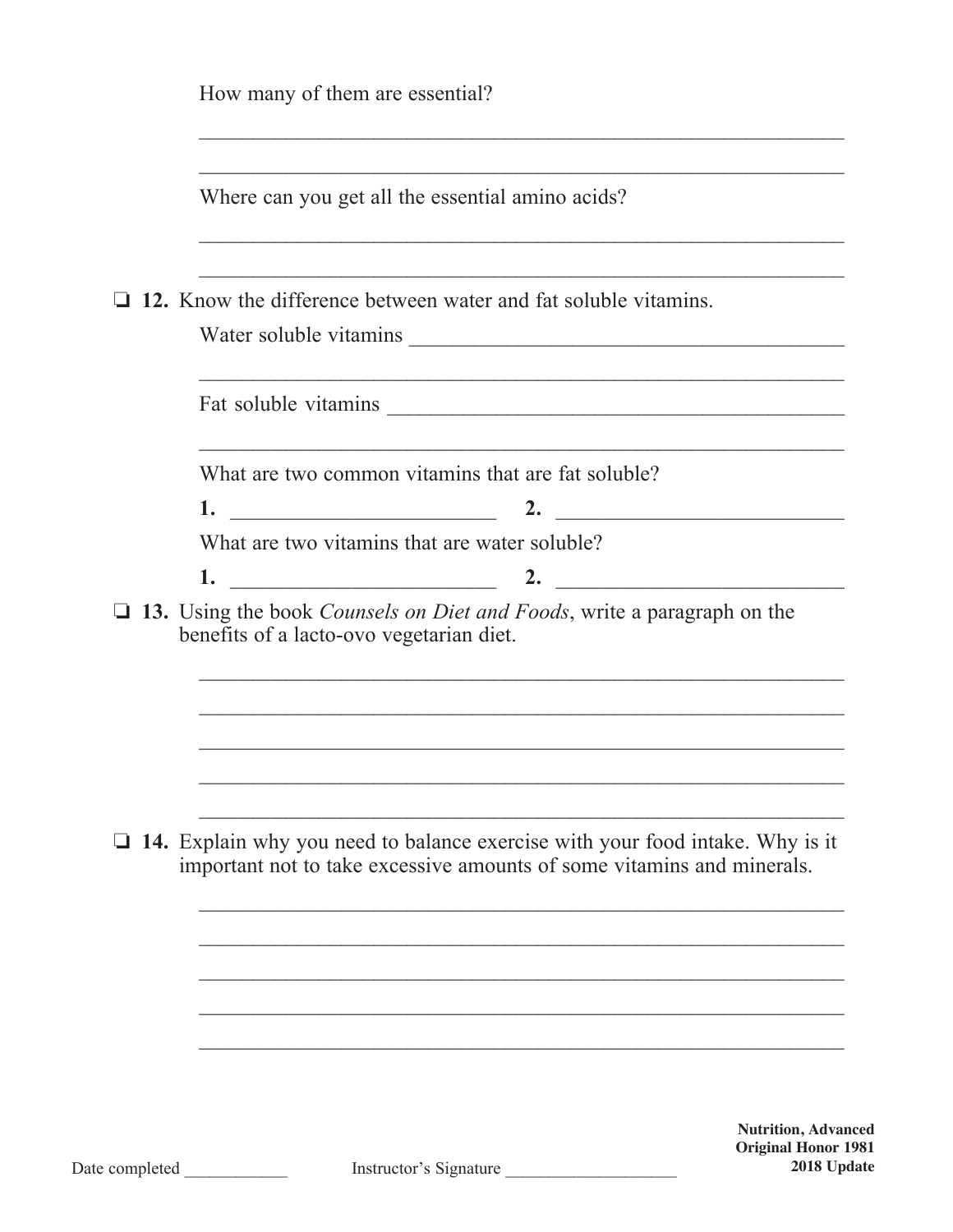## **Nutrition, Advanced Chart**

Do the following: 1. Keep a food diary for one week on yourself. 2. Calculate the total nutrients each day

3. Compare the nutrients in your diet with the RDA.

|       | <b>MORNING</b> | <b>NOON</b> | <b>EVENING</b> | Nutrient<br><b>Totals</b> | <b>RDA</b> |
|-------|----------------|-------------|----------------|---------------------------|------------|
| Day 1 | Calories       | Calories    | Calories       | Calories                  |            |
|       | Protein        | Protein     | Protein        | Protein                   |            |
|       | Iron           | Iron        | Iron           | Iron                      |            |
|       | Calcium        | Calcium     | Calcium        | Calcium                   |            |
|       | Vitamin A      | Vitamin A   | Vitamin A      | Vitamin A                 |            |
|       | Thiamin        | Thiamin     | Thiamin        | Thiamin                   |            |
|       | Riboflavin     | Riboflavin  | Riboflavin     | Riboflavin                |            |
|       | Niacin         | Niacin      | Niacin         | Niacin                    |            |
|       | Vitamin C      | Vitamin C   | Vitamin C      | Vitamin C                 |            |
| Day 2 | Calories       | Calories    | Calories       | Calories                  |            |
|       | Protein        | Protein     | Protein        | Protein                   |            |
|       | Iron           | Iron        | Iron           | Iron                      |            |
|       | Calcium        | Calcium     | Calcium        | Calcium                   |            |
|       | Vitamin A      | Vitamin A   | Vitamin A      | Vitamin A                 |            |
|       | Thiamin        | Thiamin     | Thiamin        | Thiamin                   |            |
|       | Riboflavin     | Riboflavin  | Riboflavin     | Riboflavin                |            |
|       | Niacin         | Niacin      | Niacin         | Niacin                    |            |
|       | Vitamin C      | Vitamin C   | Vitamin C      | Vitamin C                 |            |
| Day 3 | Calories       | Calories    | Calories       | Calories                  |            |
|       | Protein        | Protein     | Protein        | Protein                   |            |
|       | Iron           | Iron        | Iron           | Iron                      |            |
|       | Calcium        | Calcium     | Calcium        | Calcium                   |            |
|       | Vitamin A      | Vitamin A   | Vitamin A      | Vitamin A                 |            |
|       | Thiamin        | Thiamin     | Thiamin        | Thiamin                   |            |
|       | Riboflavin     | Riboflavin  | Riboflavin     | Riboflavin                |            |
|       | Niacin         | Niacin      | Niacin         | Niacin                    |            |
|       | Vitamin C      | Vitamin C   | Vitamin C      | Vitamin C                 |            |
| Day 4 | Calories       | Calories    | Calories       | Calories                  |            |
|       | Protein        | Protein     | Protein        | Protein                   |            |
|       | Iron           | Iron        | Iron           | Iron                      |            |
|       | Calcium        | Calcium     | Calcium        | Calcium                   |            |
|       | Vitamin A      | Vitamin A   | Vitamin A      | Vitamin A                 |            |
|       | Thiamin        | Thiamin     | Thiamin        | Thiamin                   |            |
|       | Riboflavin     | Riboflavin  | Riboflavin     | Riboflavin                |            |
|       | Niacin         | Niacin      | Niacin         | Niacin                    |            |
|       | Vitamin C      | Vitamin C   | Vitamin C      | Vitamin C                 |            |